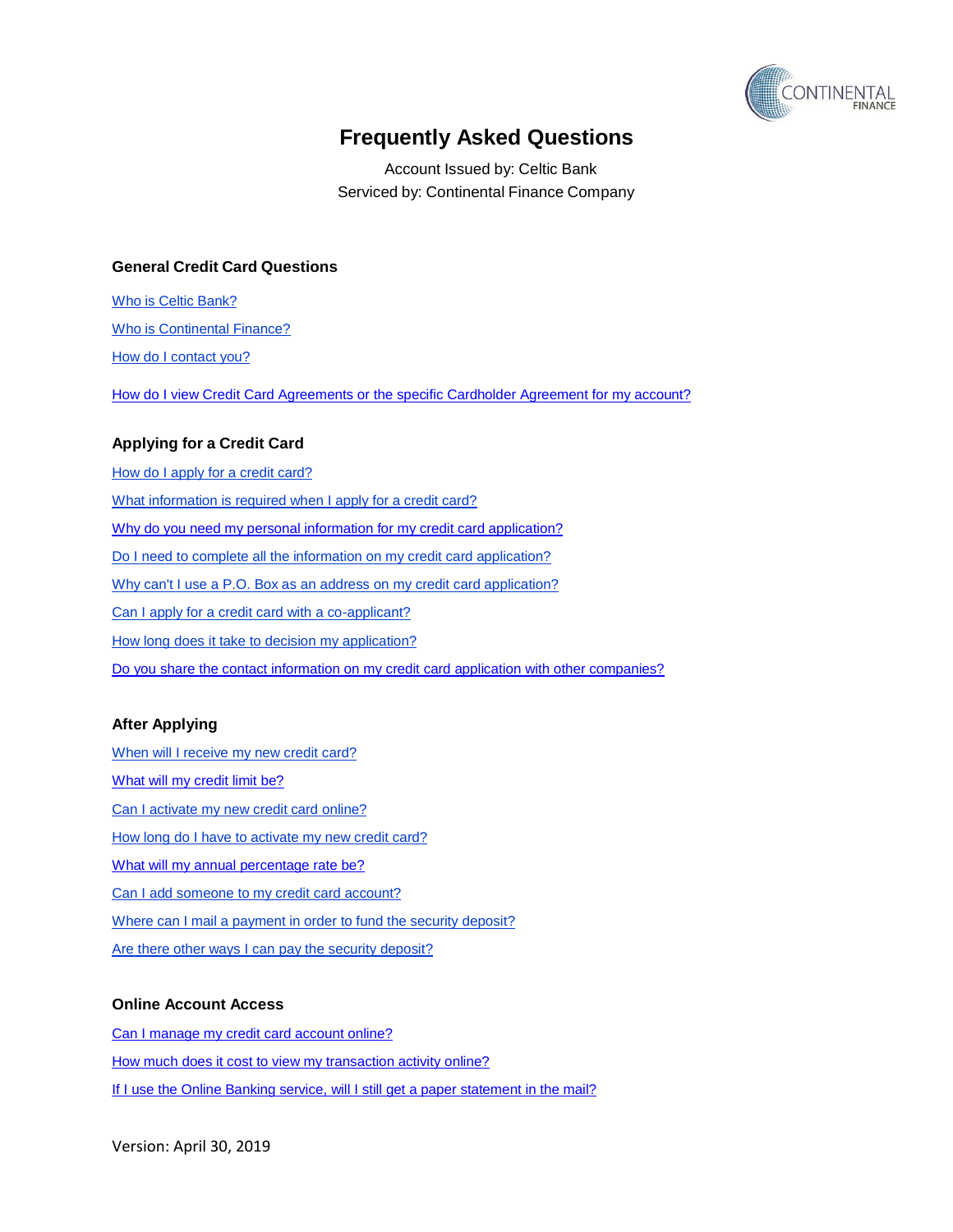

Account Issued by: Celtic Bank Serviced by: Continental Finance Company

### **Credit Protection**

What is [Credit Protection?](#page-5-3) What benefits does [Credit Protection offer?](#page-5-4) How [do I request Program](#page-5-5) benefits? [What are the requirements](#page-6-0) when requesting activation of Program benefits? [How will the](#page-6-1) monthly Program charge be billed? How [soon after I enroll can I request benefits](#page-6-2) under this Program? After I purchase the Program, [can I cancel?](#page-6-3)

#### **VantageScore® 3.0**

[Why isn't my score printing on my statement?](#page-7-0) [How can I learn more about my VantageScore](#page-7-1)® 3.0 credit score? [How do I get a copy of my credit report?](#page-7-2) [What's the difference between a credit score and credit report?](#page-7-3) [What do different credit scores mean?](#page-7-4) [How are credit scores calculated?](#page-7-5) [How can I improve my credit score?](#page-7-6) [What is the difference between VantageScore](#page-8-0)®3.0 and FICO® Score?

#### **Security and Privacy**

What do we do to [protect the personal information](#page-8-1) sent in my application over the Internet? Can anyone [other than the cardholder view](#page-8-2) statements or make bill payments? What if my [credit card gets](#page-8-3) lost or stolen? If my card is lost or stolen, how can I make sure that I don't get stuck [with unauthorized](#page-8-4) charges on my bill? [What if I want to](#page-8-5) dispute a charge on my statement?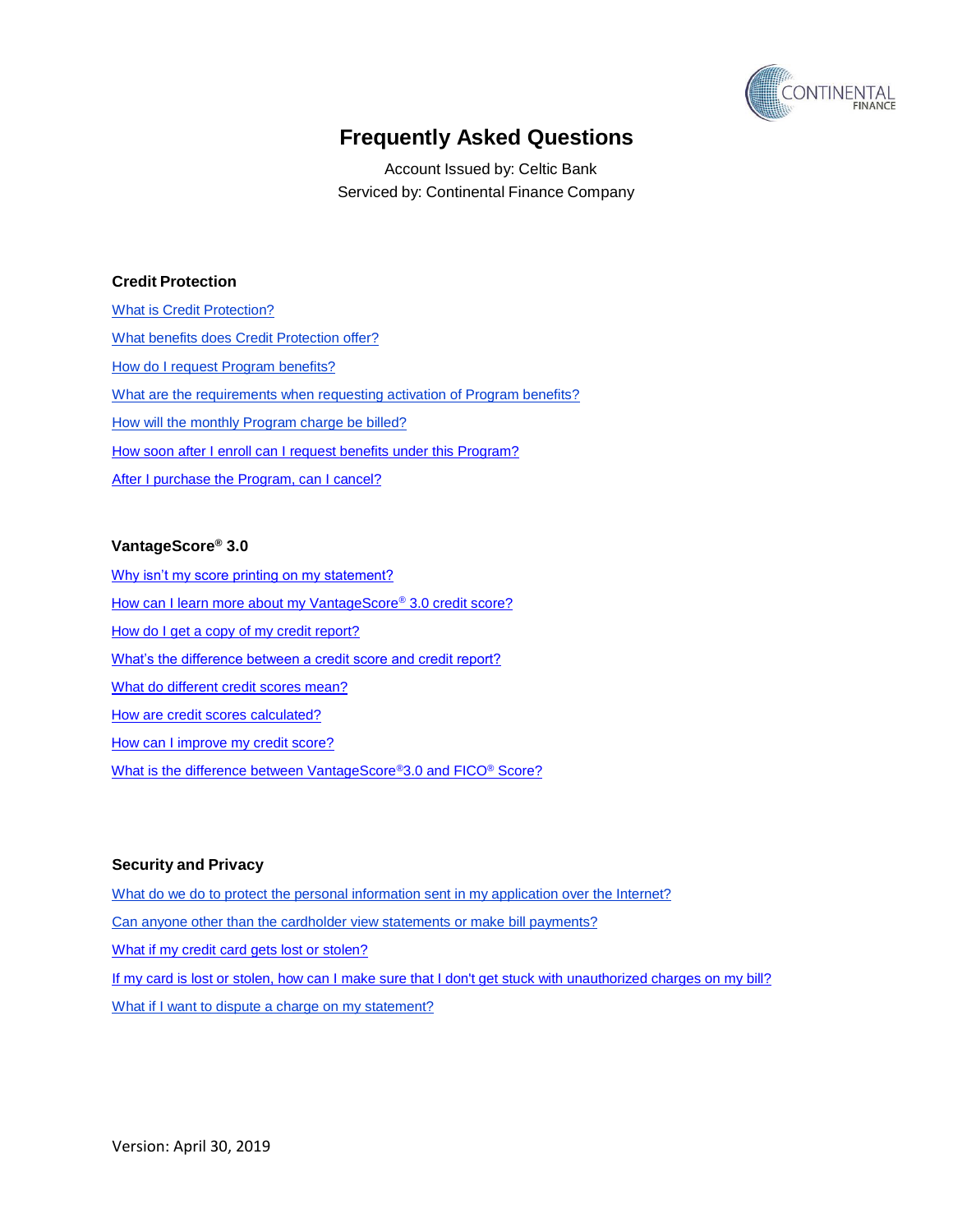

Account Issued by: Celtic Bank Serviced by: Continental Finance Company

#### **Answers**

#### **General Credit Card Questions**

#### <span id="page-2-0"></span>**Who is Celtic Bank?**

Founded in 2001, Celtic Bank is a leading nationwide small business lender and residential construction lender. Headquartered in Salt Lake City, Utah, Celtic Bank is a privately owned industrial bank chartered by the State of Utah. Celtic Bank is an SBA Preferred Lender and was named the 8<sup>th</sup> largest SBA lender in the nation for FY 2014.

#### <span id="page-2-1"></span>**Who is Continental Finance?**

Founded in 2005, Continental Finance Company ("CFC") is one of America's leading marketers and servicers of credit cards for consumers with less-than-perfect credit. The company specializes in providing access to credit products and services to consumers who are largely overlooked by traditional credit card issuers and local banks. As a consumer finance company, with a state of the art consumer underwriting, marketing and servicing platform, we are able to offer a variety of services to customers when other financial institutions will not accommodate them.

Since the Company's founding, CFC has prided itself on its corporate responsibility to customers in terms of a strong customer support program and fair treatment.

#### <span id="page-2-2"></span>**How do I contact you?**

Click on the *['Contact'](http://www.continentalfinance.net/contact.php)* link for a listing of our Telephone Numbers and Mailing Addresses.

#### <span id="page-2-3"></span>**How do I view Credit Card Agreement or the specific Cardholder Agreement for my Account?**

View [Cardholder](https://continentalfinance.net/ch_agreement.php) Agreement

#### **Applying for a Credit Card**

<span id="page-2-4"></span>**How do I apply for a credit card?** You may apply online from our website.

#### <span id="page-2-5"></span>**What information is required when I apply for a credit card?**

You'll need to provide personal information, including your:

• Full name

Version: April 30, 2019 • Social Security number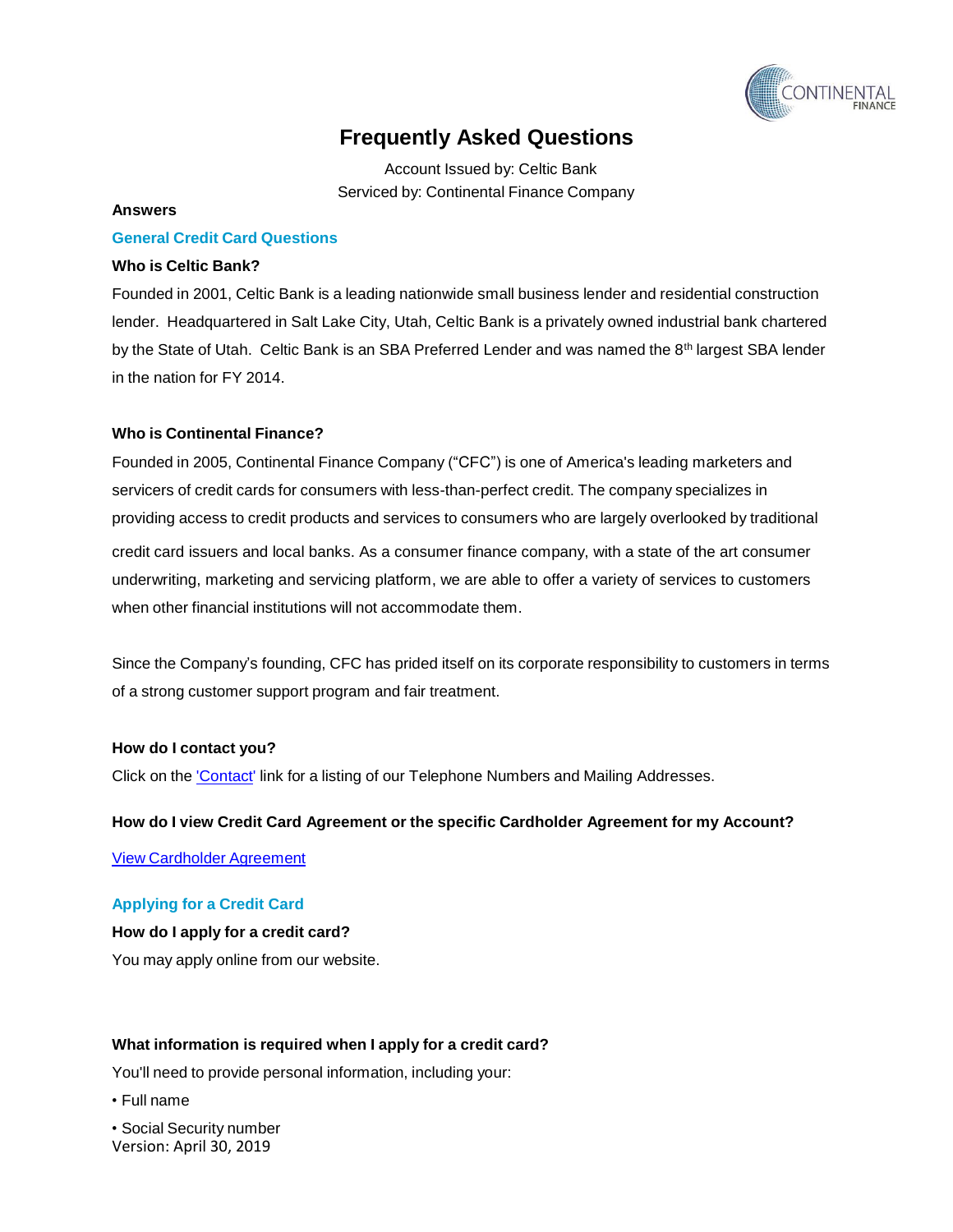

Account Issued by: Celtic Bank Serviced by: Continental Finance Company

- Date of birth
- Physical address (No P.O. Box)
- Estimated gross monthly income

## <span id="page-3-0"></span>**Why do you need my personal information for my credit card application?**

Your personal information is needed for two reasons:

1. Federal law requires us to obtain, verify and record information that identifies each person who opens an account. As a result, your personal information is required and used for identification purposes.

2. Your personal information, like Social Security number, is used to pull your credit bureau data, which in turn is used with other information like monthly income to process your application.

## <span id="page-3-1"></span>**Do I need to complete all the information on my credit card application?**

Yes. We need all of the information to make an informed decision on a customer's credit worthiness and to assess risk.

## <span id="page-3-2"></span>**Why can't I use a P.O. Box as an address on my credit card application?**

A physical address is required in order to process your application.

## <span id="page-3-3"></span>**Can I apply for a credit card with a co-applicant?**

No, current product offerings do not allow co-applicants at this time, but you may add an authorized user during the application process or anytime after your account is opened.

## <span id="page-3-4"></span>**How long does it take to decision my application?**

In most cases, an instant decision is provided. However, in some cases additional information is needed in order to make a decision which could take up to 30 days.

## <span id="page-3-5"></span>**Do you share the contact information on my credit card application with other companies?**

Celtic Bank and Continental Finance take our commitment to protecting your privacy seriously. Please see our **[Privacy](http://www.continentalfinance.net/Content/PDF/PrivacyPolicyCFCandCELTIC.pdf) Policy** for more information.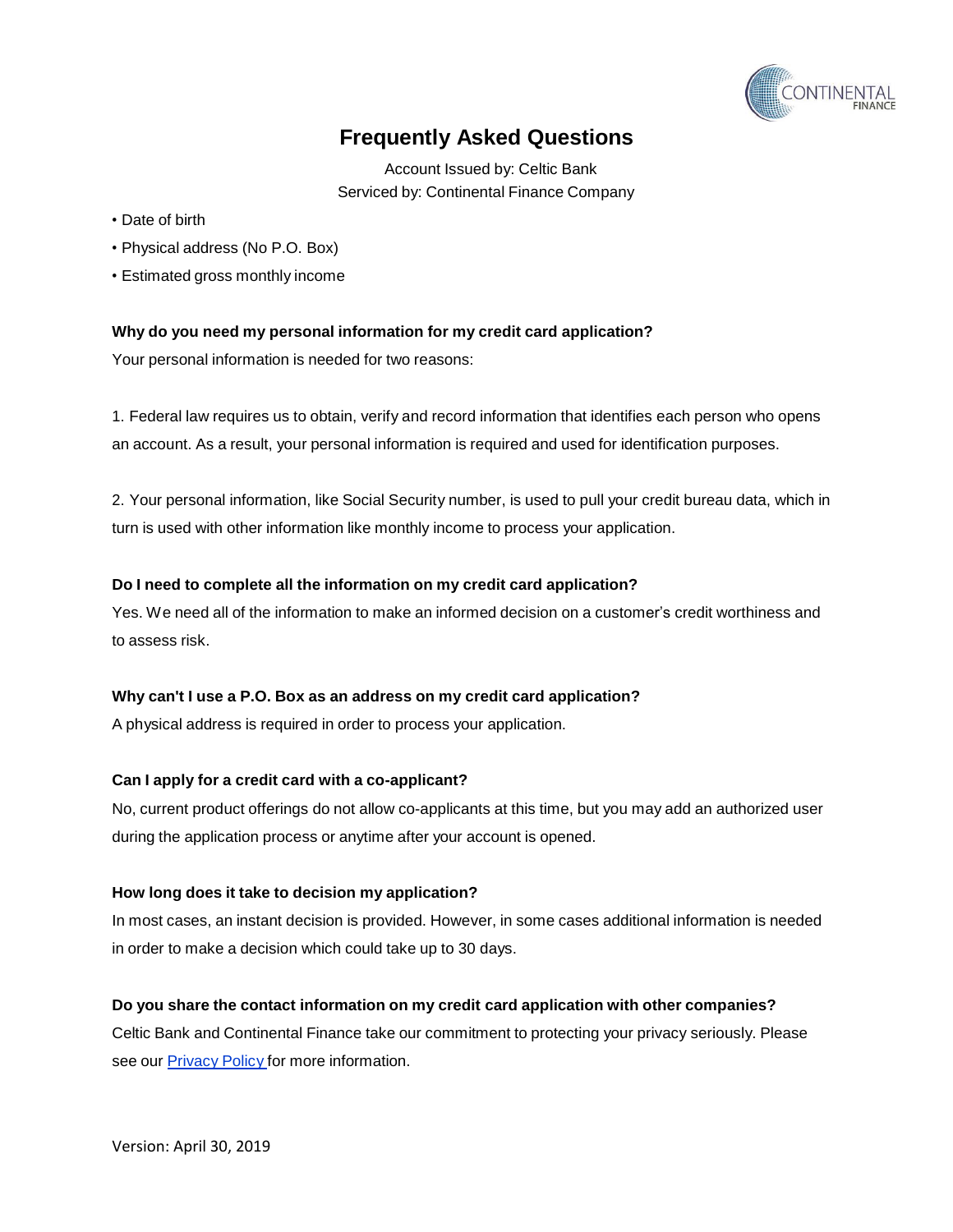

Account Issued by: Celtic Bank Serviced by: Continental Finance Company

## **After Applying**

#### <span id="page-4-0"></span>**When will I receive my new credit card?**

If you're approved and you fully fund any security deposit (if applicable), your credit card and welcome materials will be mailed within (3) business days.

### <span id="page-4-1"></span>**What will my credit limit be?**

Upon approval, we will grant you a credit limit based on the offer you applied for. In some cases, you may be required to provide a security deposit to qualify for a credit card.

### <span id="page-4-2"></span>**Can I activate my new credit card online?**

No. To ensure your security, new cards can only be activated over the phone. Call from the phone number that you provided on your application to the toll-free activation number printed on the sticker affixed to your new card within 30 days after you receive your card in the mail.

#### <span id="page-4-3"></span>**How long do I have to activate my new credit card?**

You have 30 days to activate your credit card. If you do not activate your credit card in that timeframe your credit card will automatically be closed and you will be unable to use your new credit card for purchases or other transactions.

#### <span id="page-4-4"></span>**What will my annual percentage rate be?**

Please see the [Cardholder](https://continentalfinance.net/ch_agreement.php) Agreement for your APR information.

#### <span id="page-4-5"></span>**Can I add someone to my credit card account?**

Yes. Simply call the Customer Service phone number on the back of your card. Please note that to add an authorized user to your account; you must be the primary cardholder and fees will apply.

## <span id="page-4-6"></span>**Where can I mail a payment in order to fund my security deposit?**

Please send any security deposit via regular mail to the address shown on the [Contact Us](http://www.continentalfinance.net/contact_us.php) page.

#### <span id="page-4-7"></span>**Are there other ways I can pay the security deposit?**

Yes. You can pay your security deposit over the phone with one of our customer service representatives or if you received an e-mail from us informing you of the security deposit amount, you may use the Version: April 30, 2019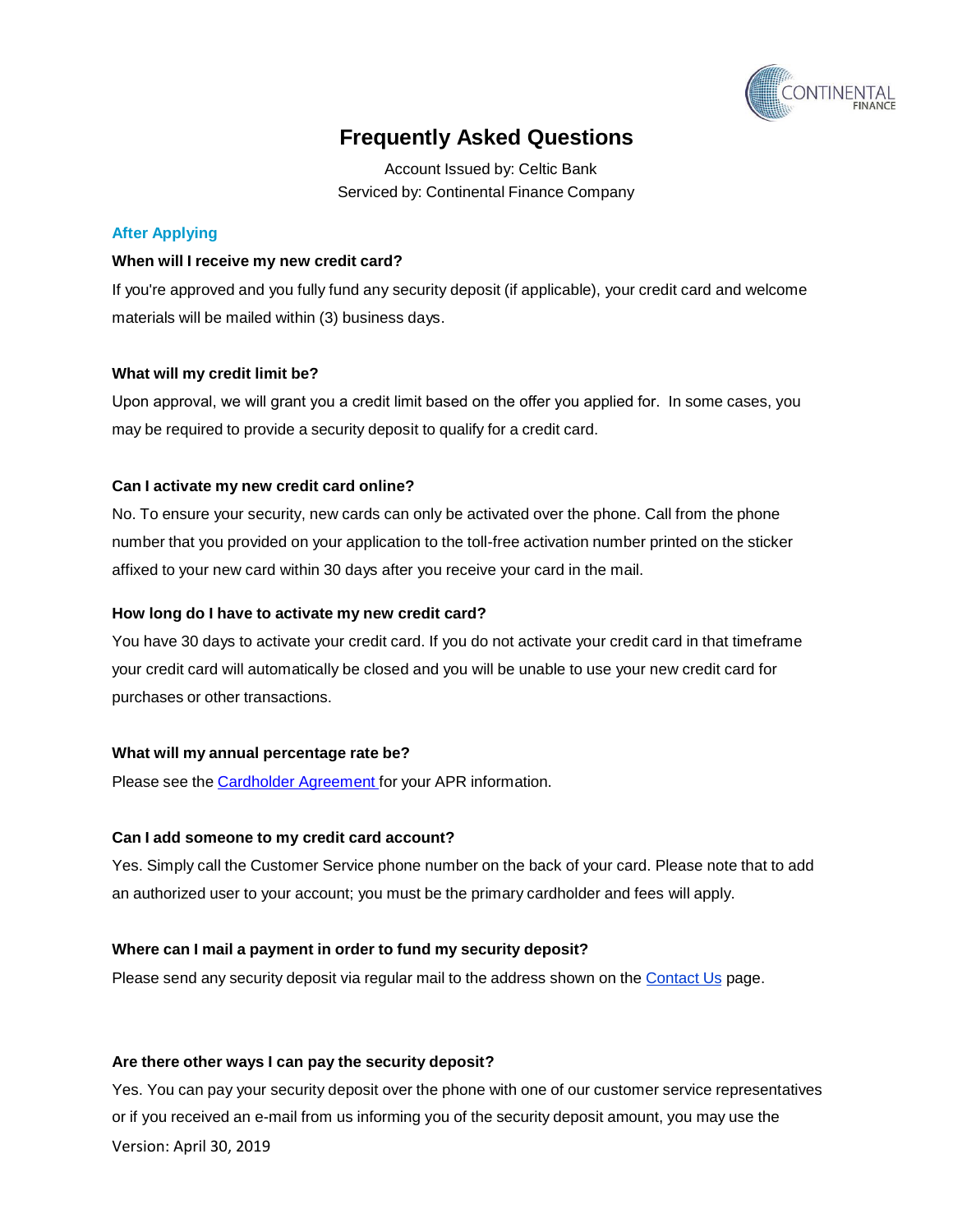

Account Issued by: Celtic Bank Serviced by: Continental Finance Company

enclosed url address to make your security deposit online. Click on the [Contact](http://www.continentalfinance.net/contact_us.php) Us link for a listing of Telephone Numbers.

### **Online Account Access**

### <span id="page-5-0"></span>**Can I manage my credit card account online?**

Yes. You will be able to enroll in Online Banking service to do all of the following and more:

- Pay your credit card bill
- Enroll to receive online statements
- View recent transactions
- View previous statements
- View payment history
- View your balance

#### <span id="page-5-1"></span>**How much does it cost to view my transaction activity online?**

The Online Banking website is a free service provided to you as a feature of your credit card.

#### <span id="page-5-2"></span>**If I use the Online Banking service, will I still get a paper statement in the mail?**

Yes, you will continue to receive a paper statement unless you change your statement delivery method to receive online statements only. It may take up to 72 hours to process a statement delivery method change.

## **Credit Protection**

#### <span id="page-5-3"></span>**What is Credit Protection?**

Credit Protection is an **optional** debt cancellation program offered with your credit card account.

### <span id="page-5-4"></span>**What benefits does Credit Protection offer?**

<span id="page-5-5"></span>In the event of job loss or disability the Credit Protection Program covers up to twelve (12) continuous minimum monthly payments for the primary cardholder, one (1) minimum monthly payment for hospitalization and cancels the full balance in the event of death.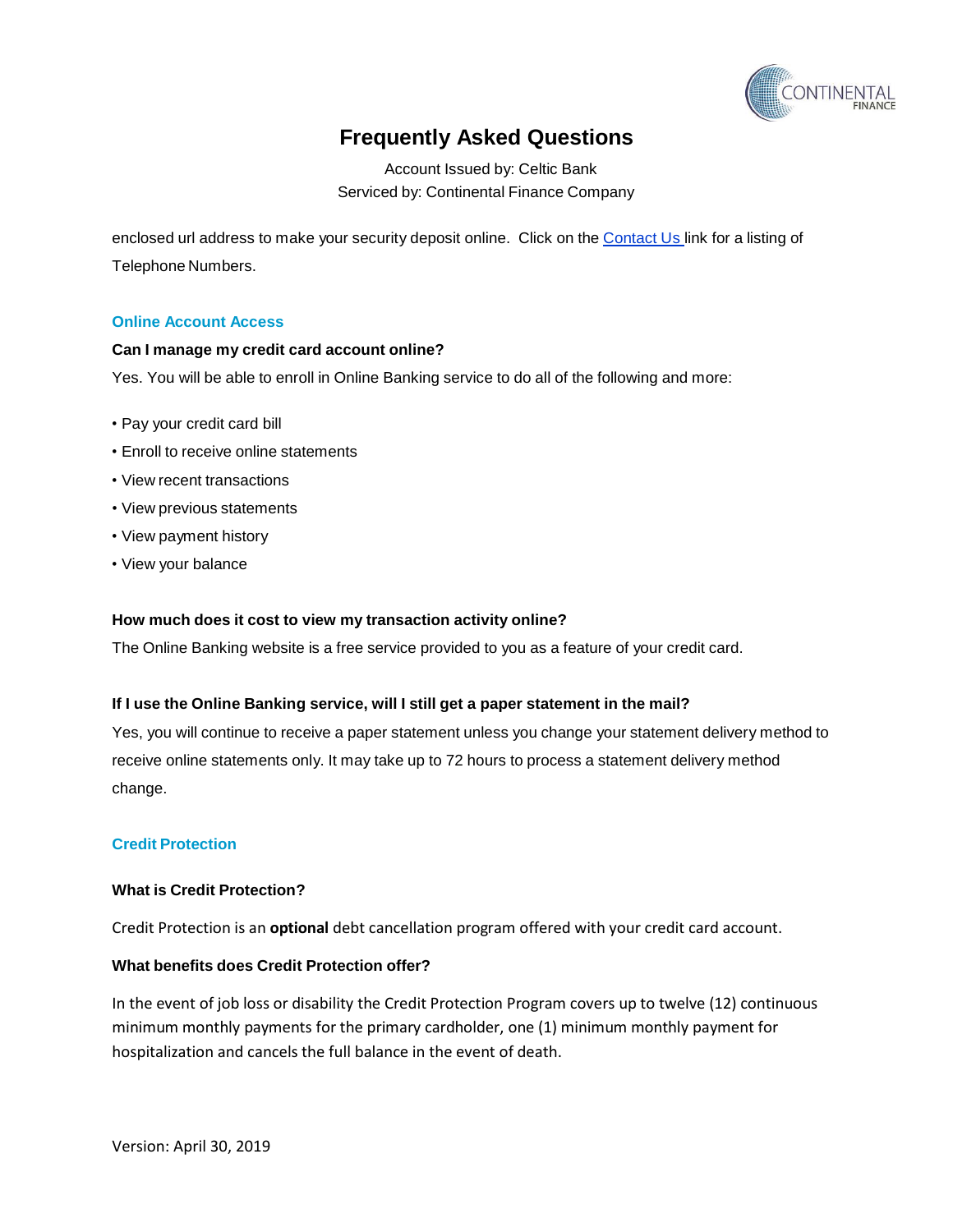

Account Issued by: Celtic Bank Serviced by: Continental Finance Company

## **How do I request Program benefits?**

You may visit our website [www.CPCustomerCare.com](http://www.cpcustomercare.com/) at any time for information about your program and benefits. Follow the instructions there to open your Benefit Activation and upload your information.

Or you can call, email, fax or contact us by regular mail.

Phone: 866-665-7967 Email: [CPClaims@CPCustomerCare.com](mailto:CPClaims@CPCustomerCare.com) Fax: 302-525-3593 Mail: Credit Protection, PO Box 8099, Newark, DE 19714-8099

### <span id="page-6-0"></span>**What are the requirements when requesting activation of Program benefits?**

You must qualify for the benefit based on the criteria in the Continental Credit Protection Program Contract and complete and supply all verification information/forms requested.

#### <span id="page-6-1"></span>**How will the monthly Program charge be billed?**

<span id="page-6-2"></span>The monthly Program charge is billed to your account and will be shown on your monthly billing statement. The charge is based on your outstanding balance multiplied by \$.99 per \$100 of outstanding balance. As an example, if your balance is \$200, your Credit Protection fee billed that month would be \$1.98. And if your balance is less than \$100, for example \$70, the Credit Protection fee billed that month would be \$.69 cents.

#### **How soon after I enroll can I request benefits under this Program?**

Your benefits begin immediately.

#### <span id="page-6-3"></span>**After I purchase the Program, can I cancel?**

Yes. You may cancel at any time. Additionally, you can cancel within thirty (30) calendar days of your effective date, and your account will be credited for any Credit Protection charges billed.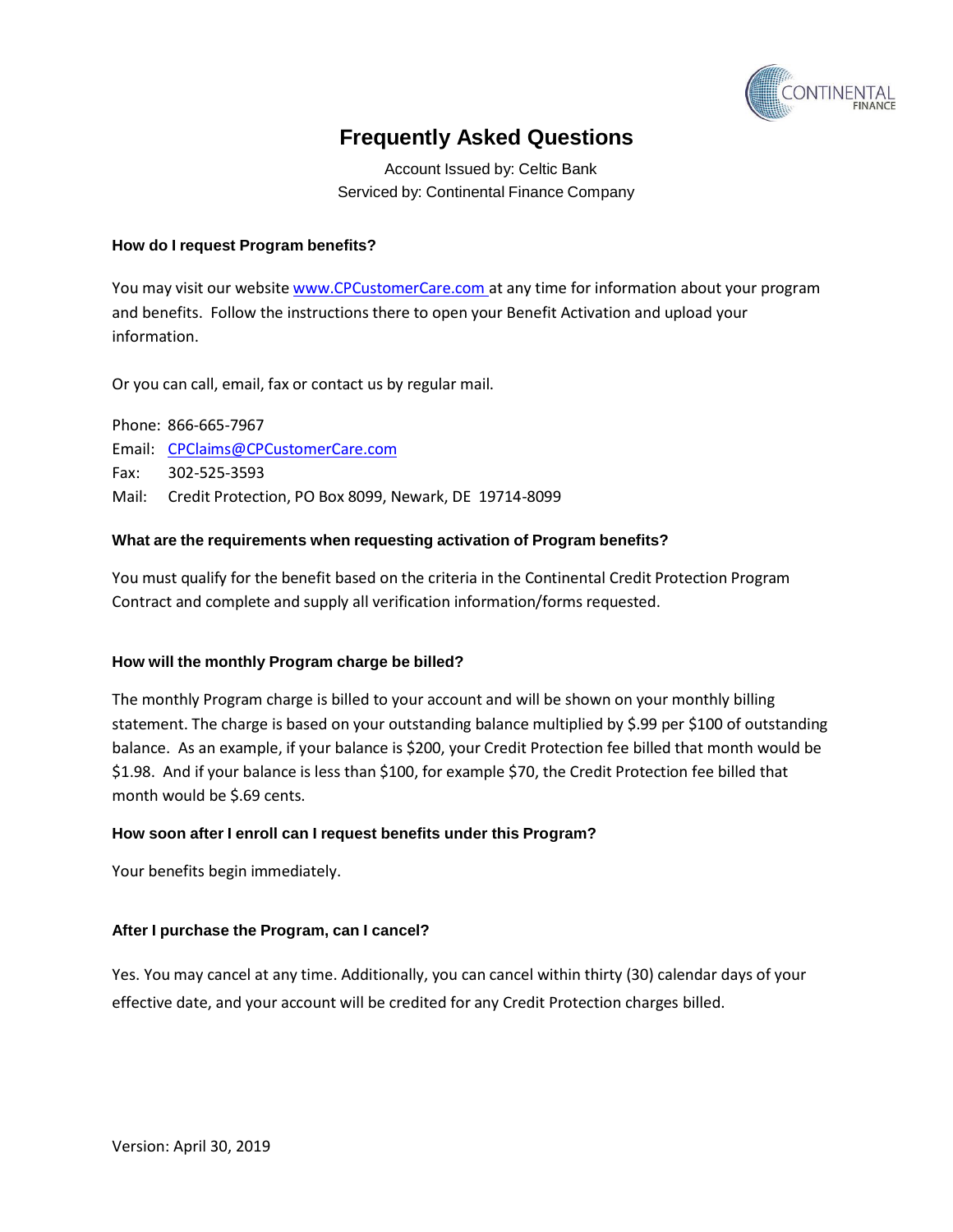

Account Issued by: Celtic Bank Serviced by: Continental Finance Company

## **Vantage Score® 3.0**

## <span id="page-7-0"></span>**Why isn't my score printing on my statement?**

VantageScore® 3.0 is available monthly when you enroll to receive online statements. To enroll, log in to your account at <https://cfc.fdecs.com/eCustService/> and follow the steps in the Account Info Menu. This is a FREE service.

### <span id="page-7-1"></span>**How can I learn more about my VantageScore® 3.0 credit score?**

For any questions about the VantageScore® 3.0 and score factors, please visit [https://your.vantagescore.com/.](https://your.vantagescore.com/)

### <span id="page-7-2"></span>**How do I get a copy of my credit report?**

Request your free annual credit report at [www.annualcreditreport.com.](http://www.annualcreditreport.com/)

### <span id="page-7-3"></span>**What's the difference between a credit score and credit report?**

Credit reports, also known as credit files, are composed of the credit-related data a credit reporting company (CRC) has gathered about consumers from different sources. Credit reports include records of mortgage payments, credit card balances, credit card payments, auto loan payments, and credit inquiries. It may also include public records, such as tax liens and other information from government sources.

A credit score is a three-digit number (derived using a mathematical formula) from all the information in your credit report. That mathematical formula is called a credit scoring model, which attempts to measure the likelihood that you may default on a loan payment, which is defined as being more than 90 days past due. Not all credit scores will be the same; nor will they remain the same. Credit scores may differ from one source to the next because different lenders use different credit scoring models. And since a score is based on frequently updated credit files, it may vary over time.

#### <span id="page-7-4"></span>**What do different credit scores mean?**

VantageScore® 3.0 model uses a score range of 300 to 850. Regardless of the model's score range, higher scores indicate to lenders that you're a less risky borrower, while lower scores indicate that you're an increased risk.

#### <span id="page-7-5"></span>**How are credit scores calculated?**

A credit score summarizes your credit report into variables. Your score is not physically a part of your credit report. It is calculated at the time a lender requested your credit report.

## <span id="page-7-6"></span>**How can I improve my credit score?**

- **Pay your bills on time.** How promptly you pay your bills has the strongest influence on your VantageScore® 3.0 credit score.
- **Apply for credit only when you need it.** Do not open too many accounts too frequently. And avoid opening multiple accounts within a short time span.
- **Keep your outstanding balances low.** A good rule of thumb? Keep balances below 30 percent of the credit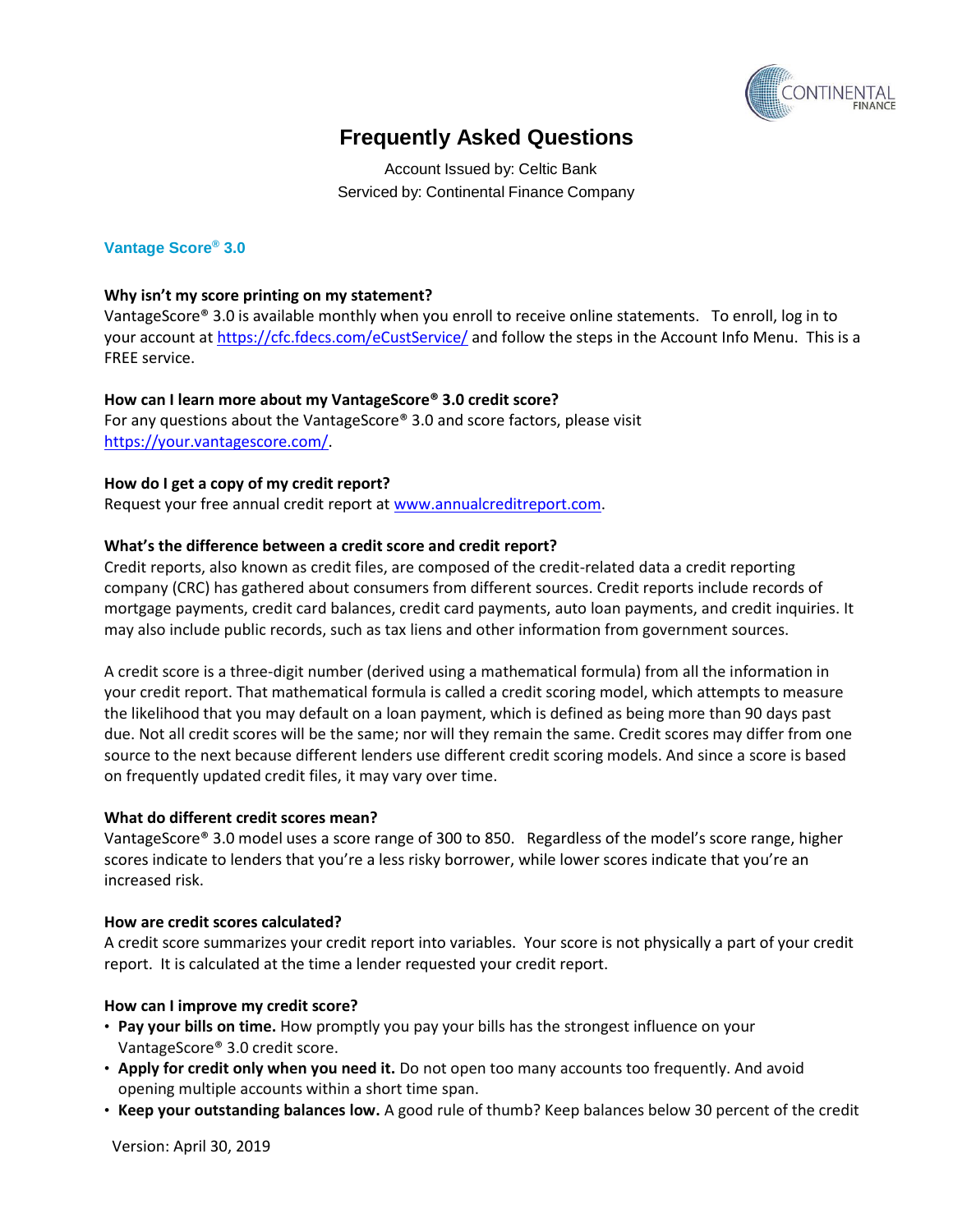

Account Issued by: Celtic Bank Serviced by: Continental Finance Company

limit on any account.

- **Reduce your total debt.** It is not necessarily bad to owe some money. But it is not good to owe too much money. Consider paying down some of your outstanding loans.
- **Build up a credit history.** Maintaining a timely payment history for a mix of accounts (e.g., credit cards, auto, mortgage) over a longer period can improve your score.

## <span id="page-8-0"></span>**What is the difference between VantageScore® 3.0 and FICO® Score?**

Both are types of credit scores, but there are differences:

• VantageScore® 3.0: Scores range from 300-850. Created by the nation's three major Credit Bureaus and used by some lenders to decision loans. Most influential factors include: payment history, age and type of credit, percentage of credit limit used and total debt.

• FICO® Score: Scores range from 300-850. Created by Fair Isaac Corporation and used by some lenders to decision loans. Most influential factors include: payment history, amounts owed and length of credit history.

## **Security and Privacy**

## <span id="page-8-1"></span>**What do we do to protect the personal information sent in my application over the Internet?**

We are committed to providing secure Internet service through security and encryption technology. We use advanced encryption techniques, including Secure Socket Layer technology, to protect the information you provide over the Internet. You can tell that the session is secure when you see a locked padlock displayed at the bottom of most browser windows. Since all of the information being passed through this secured site is encrypted, only we can decipher the application information.

## <span id="page-8-2"></span>**Can anyone other than the cardholder view statements or make bill payments?**

Using the unique, secure log-in and password established at application, cardholders can enter the site, view their own account information and make payments on their own, individual account. For quality assurance, customer service or account maintenance purposes, Continental Finance Company, LLC and

its employees and agents may also access your account information through this website.

## <span id="page-8-3"></span>**What if my credit card gets lost or stolen?**

If you have a missing credit card, report it immediately to our 24-hour Customer Service number located on the [Contact](http://www.continentalfinance.net/contact_us.php) Us page. This number is also printed on your monthly billing statements. Your card will be canceled and a new one mailed to you.

## <span id="page-8-4"></span>If my card is lost or stolen, how can I make sure that I don't get stuck with unauthorized charges **on my bill?**

<span id="page-8-5"></span>You will not be liable for any unauthorized use that occurs after you notify us. You may, however, be liable for unauthorized use that occurs before your notice to us. In any case, your liability will not exceed \$50. In New York, you will not be liable for unauthorized use of the Card that occurs prior to the Effective date. If you suspect your card has been stolen you should call us right away at the number shown on the [Contact](http://www.continentalfinance.net/contact_us.php) Us page.